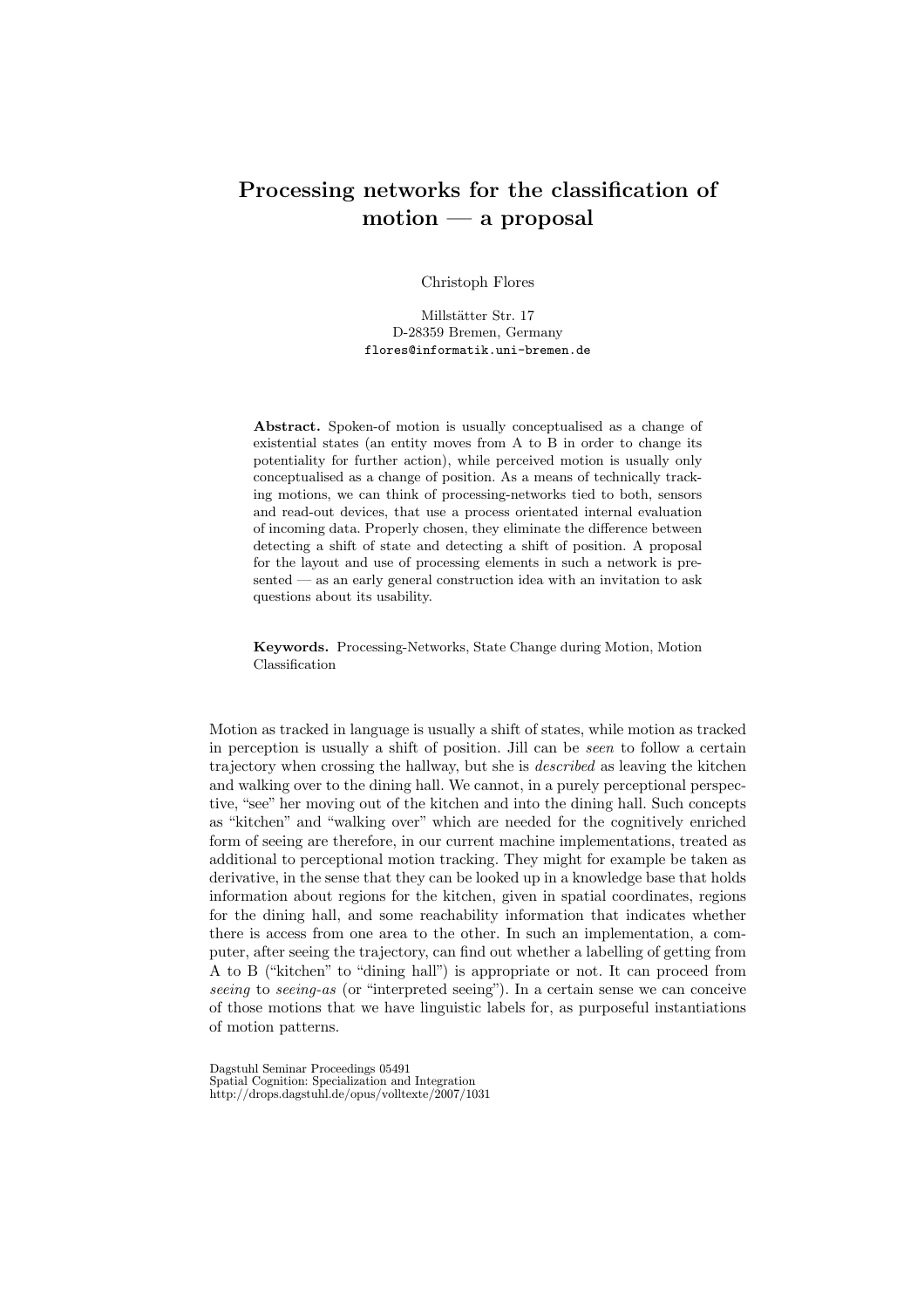## 2 Christoph Flores

We shall, in this paper, not discuss motions as static instantiations of intentions. Certainly we often linguistically refer to ongoing change of position as exhibiting constant instantiation of a motion pattern ("Betty is dancing in the hall,""The robot is moving towards the door"). Yet an entity starting or ending such a motion goes through a shift of its existential state, and it is this aspect that is in the focus of our distinction between interpreted and uninterpreted motion. When we uninterpretedly "see" a motion, we can (as a reaction to a change in sensor signals) implicitly know that a state shift took place but we do not "see" what kind of shift this was, unless we add interpretation.

If we intend to computationally enact such interpretation, we might be tempted to find a common format of representation for our sensor data that allows for elements of bundling (bundling of occupied regions in space) and indication of transition (transition in space, and in state space). The conceptualisation of a representation format, in this context, is a traditional candidate, but a representation might not be fully appropriate. Because it is always representationprocess-pairs that establish a grounded processing of environmental information, we might seek for a rather dynamic and process-bound way of tying a machine's states to its environment's state, that entails both, detection and interpretation of the environment's state.

We might base our approach on some speculative insights. I propose that in our implementation work we try to fulfil some of the ontological criteria that we find both, in the cosmological concepts of the late WHITEHEAD  $[1]$ , and in the (unwritten) semiotic ontology of PEIRCE (cf.  $[2,3]$ ).<sup>1</sup> According to Whitehead, the basic elements which this world is made of are "actual entities" (sometimes also called "actual events"). They pick up information from a relevant environment (a process which is determined by what data is available), then individually and freely process them to some internal emphasis, and then, at the end of their life-cycle, hand it over to successors while they disappear. Data transition (external process) is determined, while data evaluation (internal process) is free. For Peirce, a potential infinity in data transition that conserves some qualities of the original events is constitutive for a semiosis. This conservative element allows for freedom in the transition process. The aspired-at infinity of the sign process is real just as a mathematical limes is real. Despite never being reached, it is real by being aspired at.

I suggest that we equip our machine with a high number of perceptual units that serve the rôle of data collectors, with internal processing possibilities that aim at increasing some aspects of the incoming data while decreasing or eliminating other aspects of them. After processing, they distribute their results to successors. (This marks an end of a life-cycle.) They can then technically be reused in further such events of streaming data through the system, at a later point in processing time. Some of the perceptual units are connected to input sensors, most of them are connected to each other, and some of them are connected to

 $^{\rm 1}$  Ontology is used here in the traditional sense, as related to what constitutes being as opposed to not being.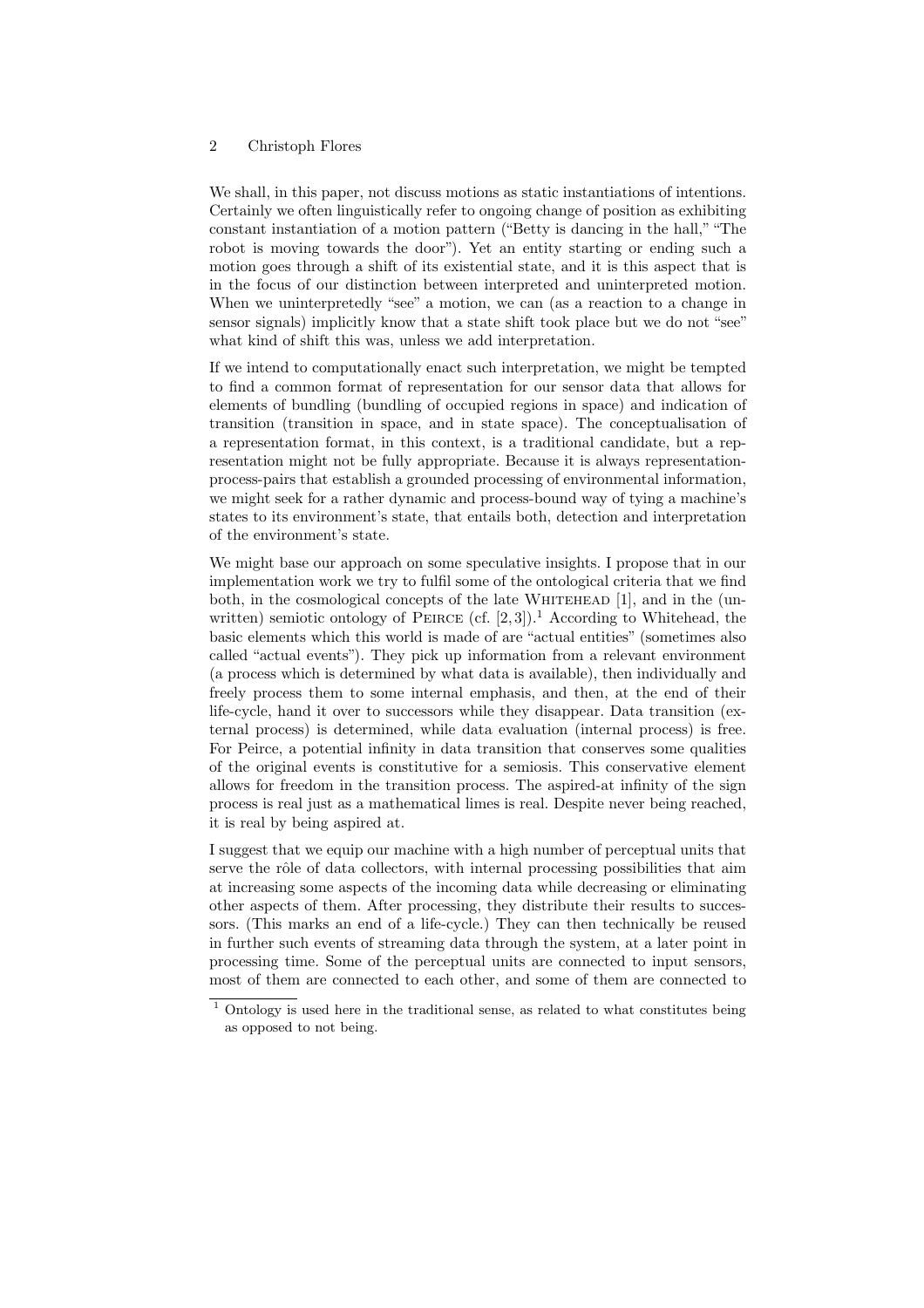output devices. The difference to neural network implementations is that we do not so much care about transition weights for activations from one cell to another, but that we allow some internal processing that changes incoming data. Instead of spreading activation patterns, we spread (processed) data.

We apply judgement algorithms that operate within the linked cells. They strengthen or weaken (or eliminate) input information, and do some of the transition calculations towards the output. We can think of having a hierarchical structure that would entail that those processing units at the beginnings of the chains have other input categories than those towards the ends of the chains, so that they can be used for data intake into the network. Alternatively we can think of having unique entities and a transition layer at the input side of the network. In either case, output qualities of the network are made up by combinatorial use of cells' data, so that output is actually emergent to the grouping of individual output data (so that always some cells form nexus and constitute a processing aim).

To make a proposal of how our network could be sketched, here's a diagram:



I invite the reader to discuss whether this kind of "machinery in the machine" sounds appealing. Among the questions that need to be answered, and should be discussed, is: "What kind of action patterns (or motion patterns) of a machine that internally makes use of such a nexus of cells can we conceive of?" and "What type of motion classification and action planning capacities can we see as emergent of this potential behaviour?".